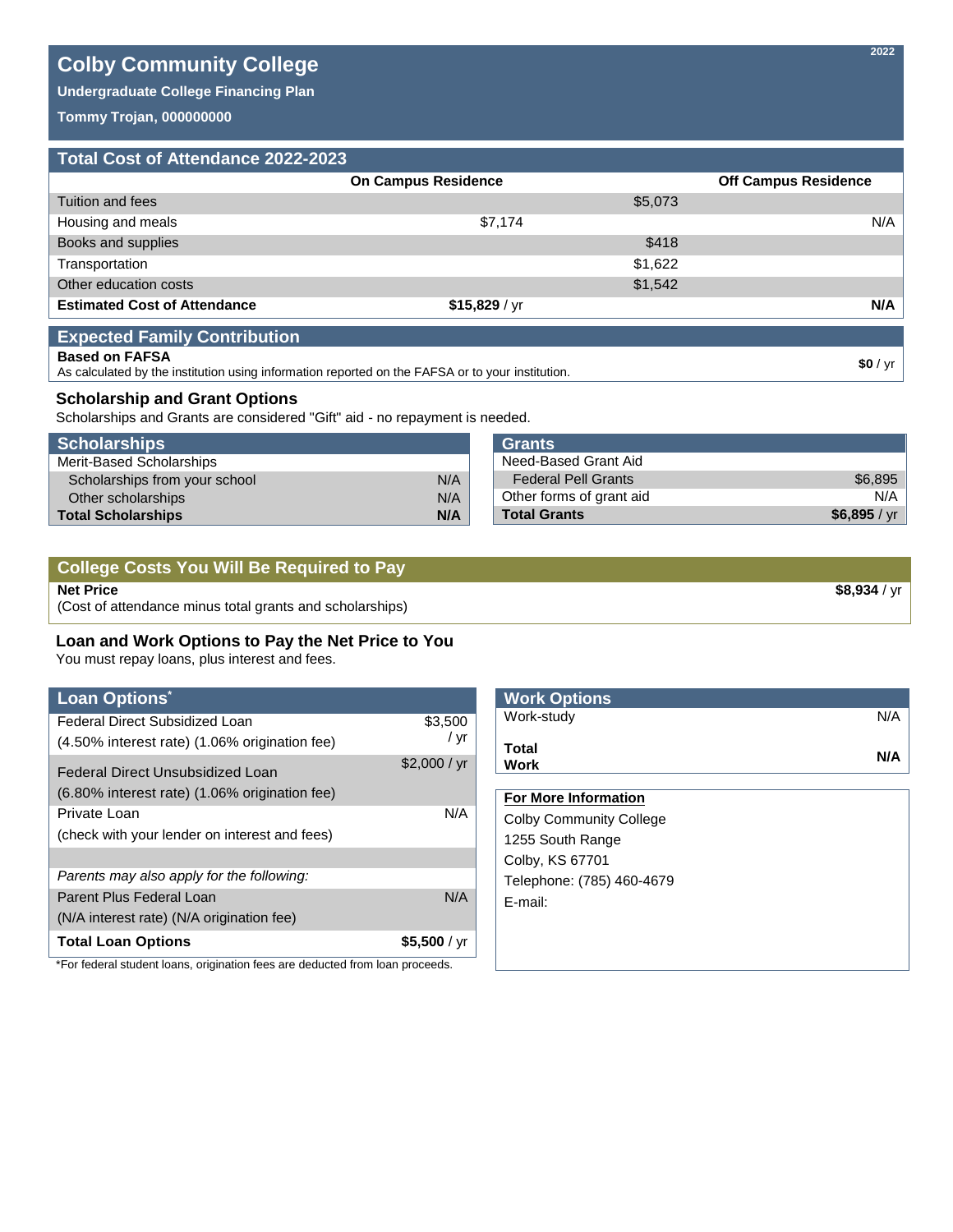# **Other Options**

Income Share Agreement

 $(N/A)$  of income for N/A months)  $N/A$ 

## **\* Loan Amounts**

Note that the amounts listed are the maximum available to you – you are allowed and encouraged to borrow only what you need. To learn about loan repayment choices and calculate your Federal Loan monthly payment, go to: [https://studentaid.gov/h/manage-loans.](https://studentaid.gov/h/manage-loans)

## **Next steps**

**Customized Information from Colby Community College**

### **Education Tax Benefits**

- **American Opportunity Tax Credit (AOTC):** Parents or students may qualify to receive up to \$2,500 by claiming the American Opportunity Tax Credit on their tax return during the following calendar year.
- **529 Savings Plan:** 529 Savings Plan is a college savings plan that offers tax and financial aid benefits.
- **Prepaid Tuition Plans:** Prepaid Tuition Plans let you prepay all or part of the costs of an in-state public college education. They may also be converted for use at private and out-of-state colleges. The Private College 529 Plan is a separate prepaid plan for private colleges, sponsored by more than 250 private colleges.
- **Lifetime Learning Credit (LLC):** Parents or students may qualify to receive up to \$2,000 by claiming the LLC on their tax return. This credit may be taken for an unlimited account of tax years, is non-refundable and cannot be combined with the AOTC in a tax year.
- **Student Loan Interest Deduction:** Student loan borrowers may qualify to receive up to \$2,500 by claiming the deduction on their tax return if they repay interest on a student loan in a taxable year. This is an above-the-line deduction, meaning it can be taken even if the taxpayer takes the standard deduction. Parents who take out Parent PLUS loans are also eligible to take this deduction.
- **Military and/or National Service Benefits:** For information please visit: [https://studentaid.gov/understand-aid/types/military.](https://studentaid.gov/understand-aid/types/military)